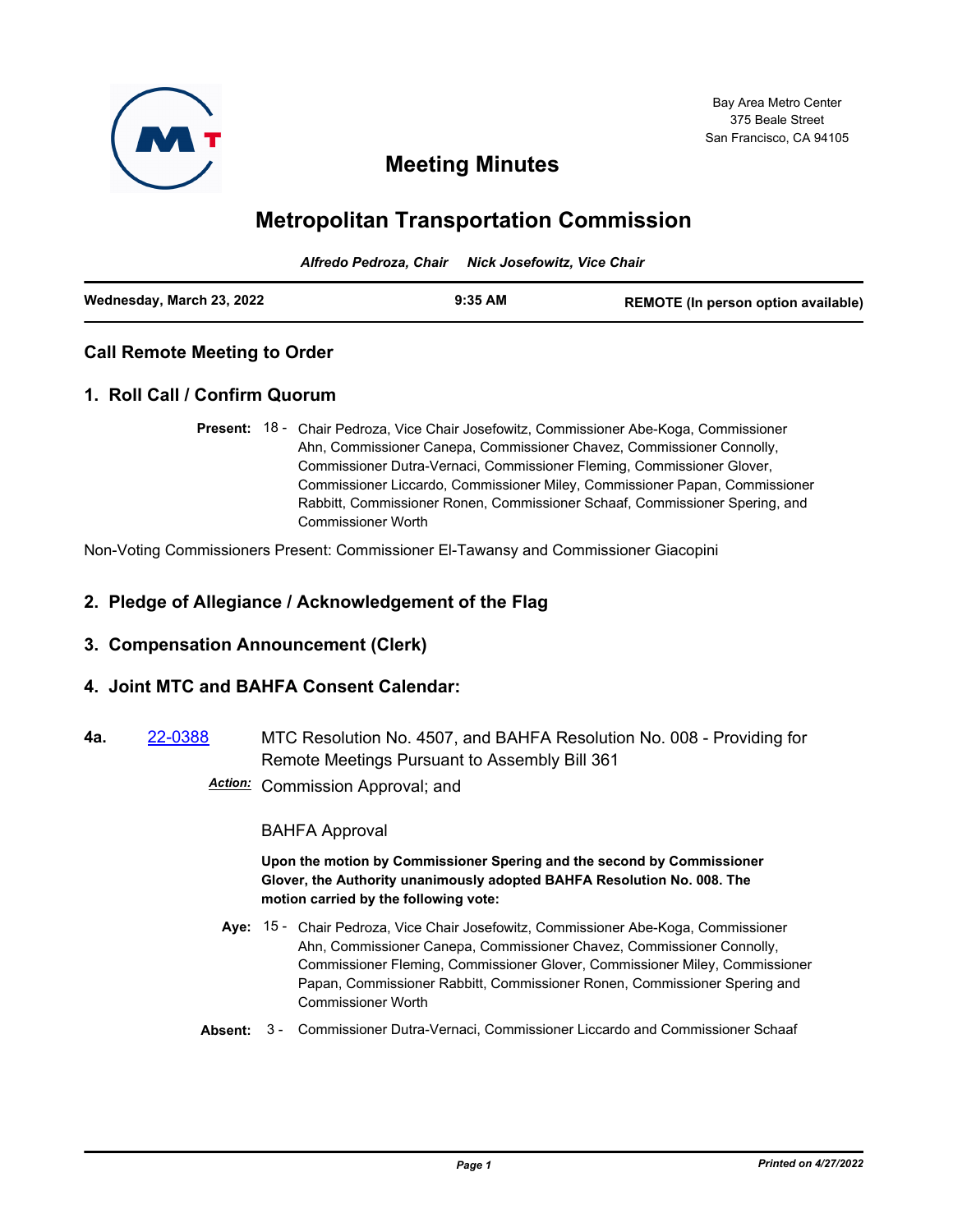**4a.** [22-0388](http://mtc.legistar.com/gateway.aspx?m=l&id=/matter.aspx?key=23647) MTC Resolution No. 4507, and BAHFA Resolution No. 008 - Providing for Remote Meetings Pursuant to Assembly Bill 361

*Action:* Commission Approval; and

#### BAHFA Approval

**Upon the motion by Commissioner Glover and the second by Commissioner Spering, the Commission unanimously adopted MTC Resolution No. 4507. The motion carried by the following vote:**

- Aye: 15 Chair Pedroza, Vice Chair Josefowitz, Commissioner Abe-Koga, Commissioner Ahn, Commissioner Canepa, Commissioner Chavez, Commissioner Connolly, Commissioner Fleming, Commissioner Glover, Commissioner Miley, Commissioner Papan, Commissioner Rabbitt, Commissioner Ronen, Commissioner Spering and Commissioner Worth
- **Absent:** 3 Commissioner Dutra-Vernaci, Commissioner Liccardo and Commissioner Schaaf

# **5. Public Comment / Other Business**

Commissioner Dutra-Vernaci and Commissioner Schaaf arrived during agenda item 5.

## **6. Adjourn Bay Area Housing Finance Authority and Continue with MTC Agenda**

- **7. Chair's Report (Pedroza)**
- **8. Policy Advisory Council Report (Randi Kinman)**

#### **9. Executive Director's Report (McMillan)**

Commissioner Rabbitt arrived during agenda item 9.

[22-0389](http://mtc.legistar.com/gateway.aspx?m=l&id=/matter.aspx?key=23648) Executive Director's Report

*Action:* Information

#### **10. Commissioner Comments**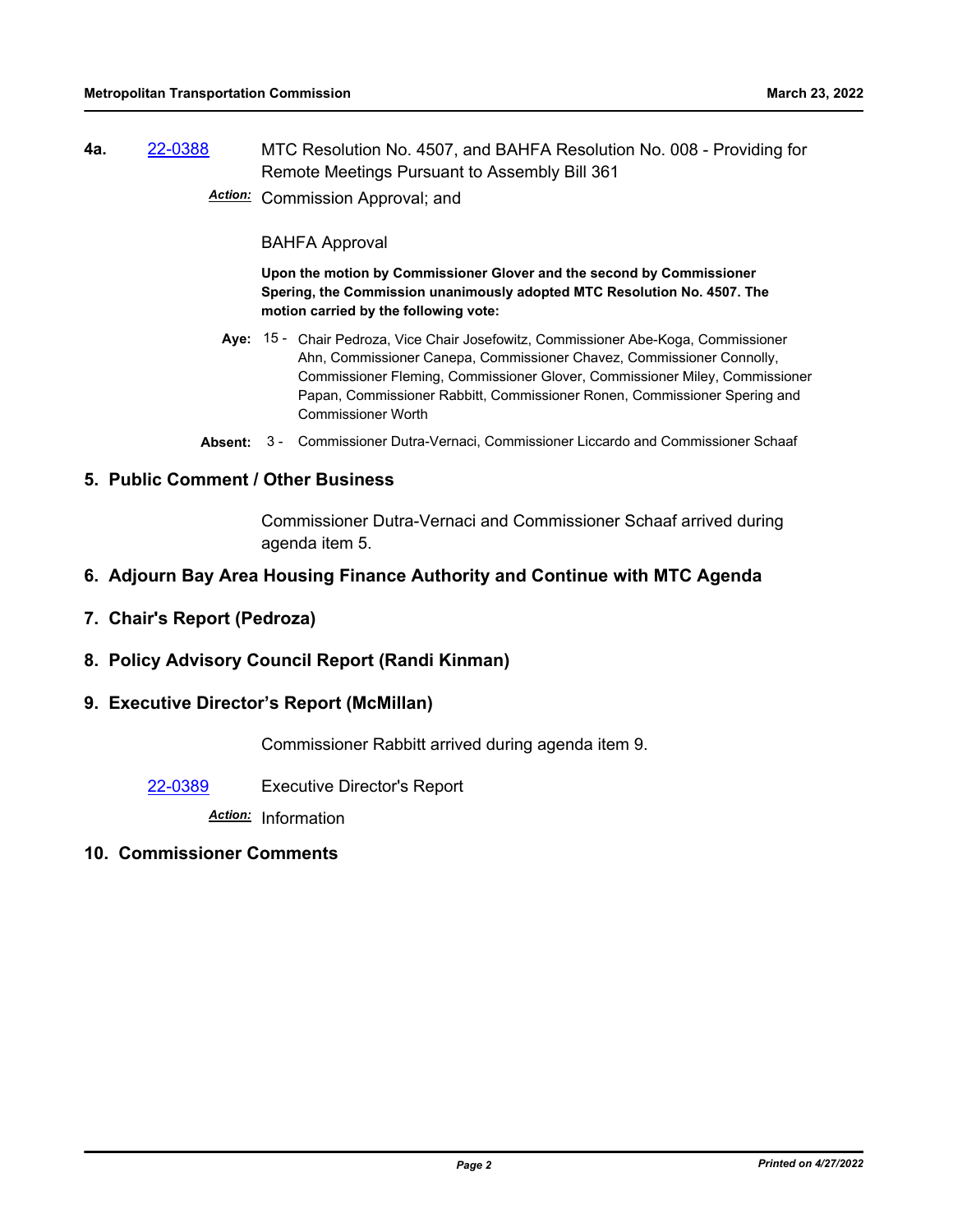### **11. Consent Calendar:**

#### **Upon the motion by Commissioner Spering and the second by Commissioner Glover, the Commission unanimously approved the Consent Calendar.**

- Aye: 18 Chair Pedroza, Vice Chair Josefowitz, Commissioner Abe-Koga, Commissioner Ahn, Commissioner Canepa, Commissioner Chavez, Commissioner Connolly, Commissioner Dutra-Vernaci, Commissioner Fleming, Commissioner Glover, Commissioner Liccardo, Commissioner Miley, Commissioner Papan, Commissioner Rabbitt, Commissioner Ronen, Commissioner Schaaf, Commissioner Spering and Commissioner Worth
- **11a.** [22-0390](http://mtc.legistar.com/gateway.aspx?m=l&id=/matter.aspx?key=23649) Minutes of the February 23, 2022 meeting *Action:* Commission Approval
- **11b.** [22-0535](http://mtc.legistar.com/gateway.aspx?m=l&id=/matter.aspx?key=23794) MTC Resolution No. 3931, Revised. Policy Advisory Council Appointment to the 2022-2025 MTC Policy Advisory Council.

*Action:* Commission Approval

## *Programming and Allocations Committee*

**11c.** [22-0214](http://mtc.legistar.com/gateway.aspx?m=l&id=/matter.aspx?key=23473) MTC Resolution No. 4475, Revised. 2021 Transportation Improvement Program (TIP) Amendment 2021-18.

*Action:* Commission Approval

*Presenter:* Adam Crenshaw

- **11d.** [22-0272](http://mtc.legistar.com/gateway.aspx?m=l&id=/matter.aspx?key=23531) MTC Resolution Nos. 4035, Revised; 4202, Revised; and 3989, Revised. Various revisions to the One Bay Area Grant programs (OBAG 1 and 2) and exchange program, including programming \$500,000 to the Santa Clara Valley Transportation Authority (VTA) as part of a funding exchange agreement for the Highway 17 Bicycle and Pedestrian Trail and Wildlife Crossing.
	- *Action:* Commission Approval
	- *Presenter:* Thomas Arndt
- **11e.** [22-0277](http://mtc.legistar.com/gateway.aspx?m=l&id=/matter.aspx?key=23536) MTC Resolution No. 4179, Revised. Revision to the Lifeline Transportation Program (LTP) Cycle 4 Program of Projects

*Action:* Commission Approval

*Presenter:* Judis Santos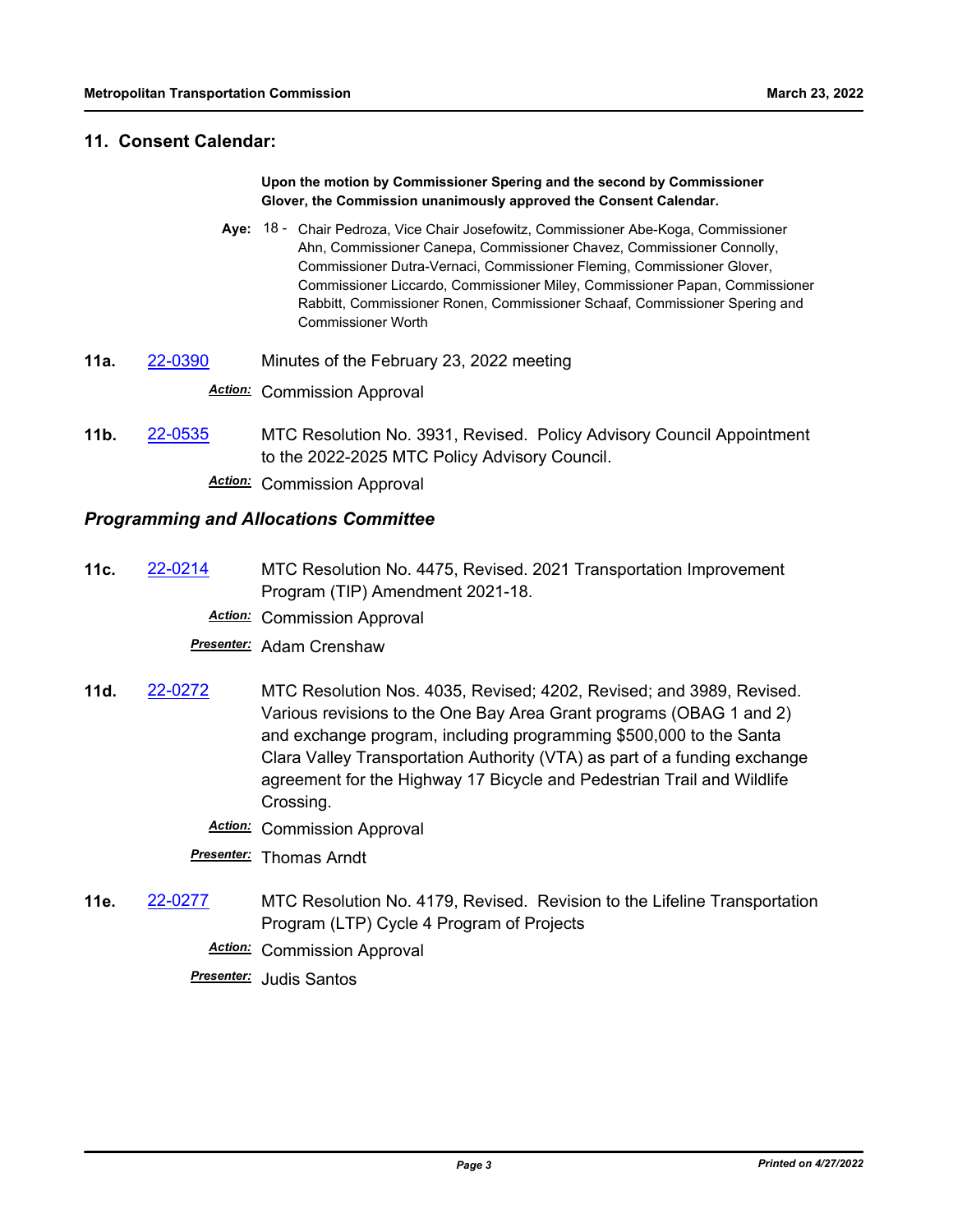**11f.** [22-0412](http://mtc.legistar.com/gateway.aspx?m=l&id=/matter.aspx?key=23671) MTC Resolution No. 4412, Revised. Regional Measure 3 (RM3) Letters of No Prejudice to the San Mateo County Transportation Authority for the Highway 101/State Route 92 Interchange Project.

*Action:* Commission Approval

*Presenter:* Kenneth Kao

**11g.** [22-0402](http://mtc.legistar.com/gateway.aspx?m=l&id=/matter.aspx?key=23661) MTC Resolution No. 4508. Regional Early Action Planning Grants (REAP 2.0) Advance Allocation Request.

> Adoption of Resolution No. 4508, authorizing MTC to submit an advance allocation request to California Housing and Community Development for REAP 2.0 formula funds.

*Action:* Commission Approval

*Presenter:* Alix Bockelman

**11h.** [22-0273](http://mtc.legistar.com/gateway.aspx?m=l&id=/matter.aspx?key=23532) MTC Resolution No. 4512. Short Range Transit Plan (SRTP): Bay Area Transit Recovery Scenario Planning

> Guidelines for a revised approach to Short Range Transit Plans, and funding allocations to support this work for FY 2022-23.

*Action:* Commission Approval

*Presenter:* Terence Lee

#### *Joint MTC ABAG Legislation Committee*

**11i.** [22-0421](http://mtc.legistar.com/gateway.aspx?m=l&id=/matter.aspx?key=23680) Senate Bill 922 (Wiener): Environmental Streamlining for Sustainable **Transportation** 

> Removes the statutory sunset in current law that exempts from California Environmental Quality Act (CEQA) requirements for certain transit, bicycle and pedestrian projects that advance the state's climate, safety, and health goals; Makes changes to refine exemption eligibilities and adds equity-oriented guardrails for large projects seeking to utilize the exemption.

- *Action:* Support / MTC Commission Approval
- *Presenter:* Georgia Gann Dohrmann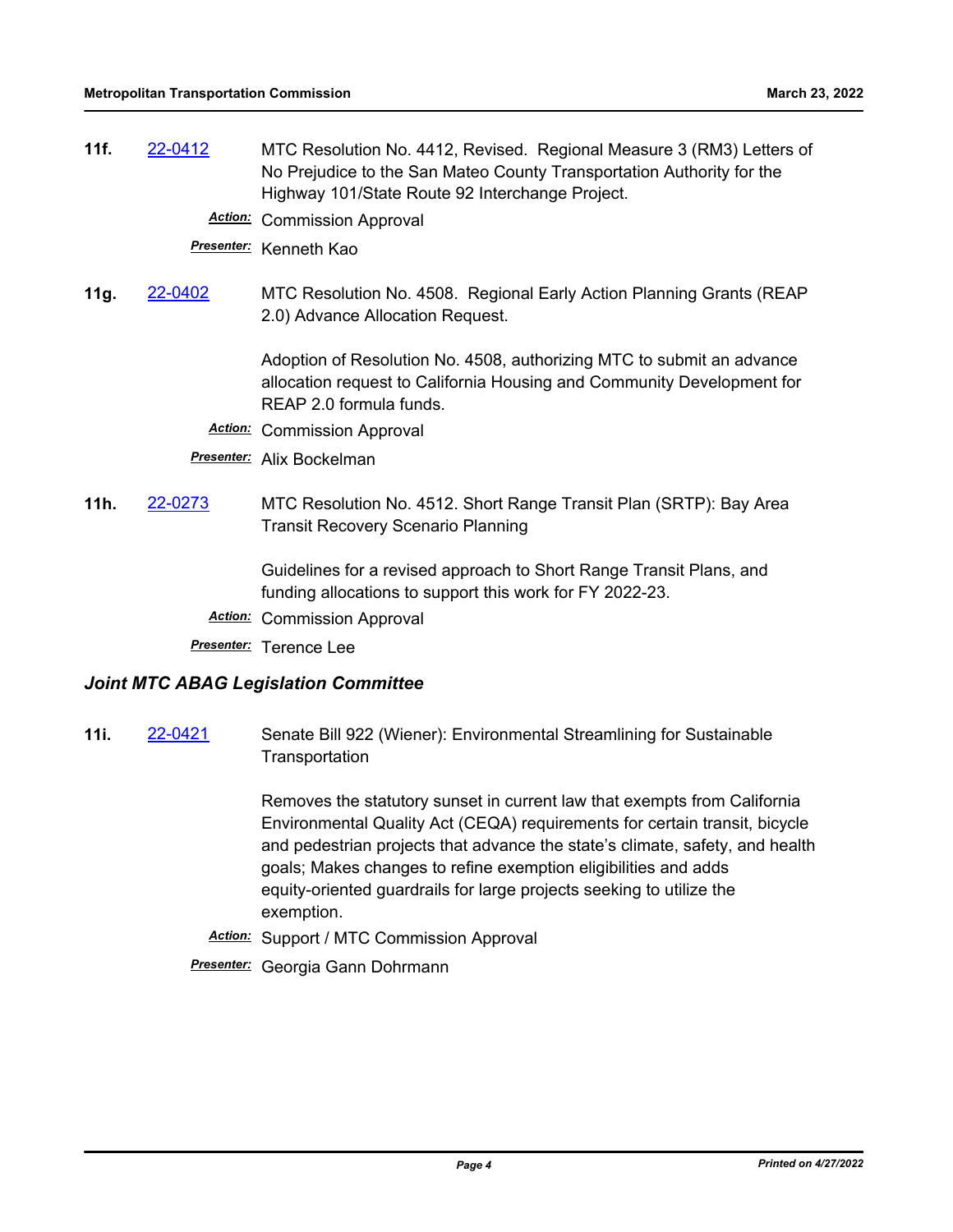| 11j.        | 22-0482        | Assembly Bill 1944 (Lee): Brown Act Reform                                                                                                                                                                                                                                                                                                                                                     |
|-------------|----------------|------------------------------------------------------------------------------------------------------------------------------------------------------------------------------------------------------------------------------------------------------------------------------------------------------------------------------------------------------------------------------------------------|
|             |                | Modifies current law related to teleconferencing by board members and<br>remote participation for local public meetings.                                                                                                                                                                                                                                                                       |
|             |                | <b>Action:</b> Support and Seek Amendments / MTC Commission Approval<br>Support and Seek Amendments / ABAG Executive Board Approval                                                                                                                                                                                                                                                            |
|             |                | Presenter: Rebecca Long                                                                                                                                                                                                                                                                                                                                                                        |
| 11k.        | 22-0484        | Assembly Bill 2336 (Friedman): Pilot Program to Test and Deploy Speed<br><b>Safety Cameras</b>                                                                                                                                                                                                                                                                                                 |
|             |                | Revised version of legislation MTC supported in 2021 (Assembly Bill 550<br>(Chiu)) to create a five-year pilot program for cities to use speed cameras,<br>under specific circumstances. Modifications include equity-driven<br>restrictions related to fines and requirements that cities work with advocacy<br>groups representing disadvantaged communities on the placement of<br>cameras. |
|             |                | <b>Action:</b> Support / MTC Commission Approval<br>Support / ABAG Executive Board Approval                                                                                                                                                                                                                                                                                                    |
|             |                | <b>Presenter:</b> Rebecca Long                                                                                                                                                                                                                                                                                                                                                                 |
| <b>11l.</b> | 22-0483        | Assembly Bill 2120 (Ward): Local Bridge Funding                                                                                                                                                                                                                                                                                                                                                |
|             |                | Requires that 55 percent of California's new federal bridge investment<br>formula funding is directed to the local assistance highway bridge program,<br>consistent with past state practice.                                                                                                                                                                                                  |
|             |                | <b>Action:</b> Support / MTC Commission Approval                                                                                                                                                                                                                                                                                                                                               |
|             |                | Presenter: Georgia Gann Dohrmann                                                                                                                                                                                                                                                                                                                                                               |
| 11m.        | <u>22-0419</u> | Senate Bill 1049 (Dodd): Transportation Resilience Funding Program                                                                                                                                                                                                                                                                                                                             |
|             |                | Establishes a new state program to invest in transportation resilience<br>planning and projects; program to be funded from new federal resilience<br>funding.                                                                                                                                                                                                                                  |
|             |                | Action: Sponsor and Support / MTC Commission Approval                                                                                                                                                                                                                                                                                                                                          |
|             |                | Presenter: Georgia Gann Dohrmann                                                                                                                                                                                                                                                                                                                                                               |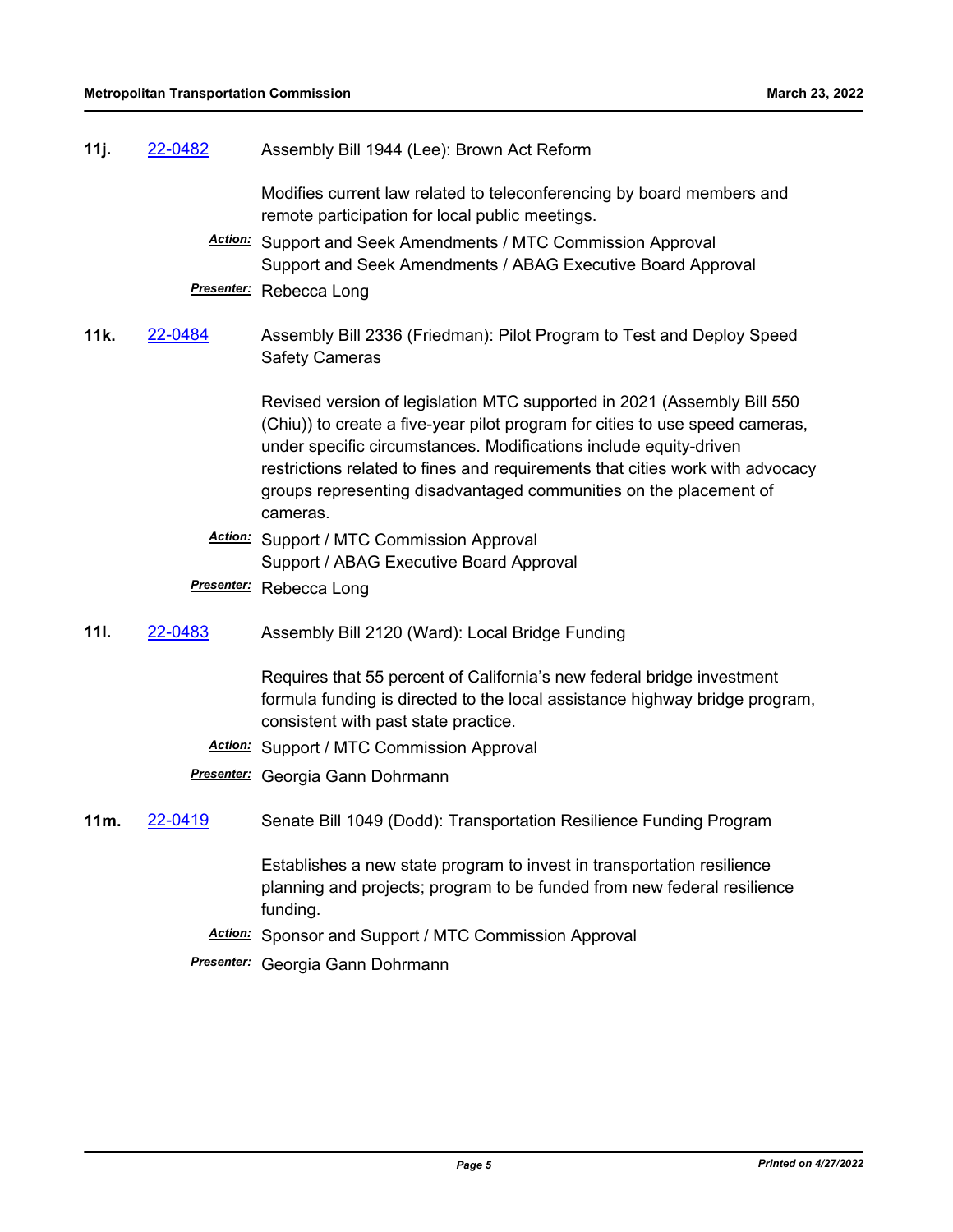## **Committee Reports**

## **12. Programming and Allocations Committee (Rabbitt)**

**12a.** [22-0343](http://mtc.legistar.com/gateway.aspx?m=l&id=/matter.aspx?key=23602) MTC Resolution No. 4505, Revised. One Bay Area Grant Program Revisions.

> Revisions to the One Bay Area Grant program (OBAG 3) to adopt guidelines for the County & Local Program call for projects.

- *Action:* Commission Approval
- *Presenter:* Kenneth Kao

Commissioner Ronen left during agenda item 12a.

Written correspondence was received from SPUR.

The following members of the public were called to speak: Jonathan Kass of SPUR, Justine Marcus of Enterprise Community Partners, Aaron Eckhouse, Amy Thompson of TransForm, Ja'Nai Aubry of Non Profit Housing Association, and Dave Campbell of Bike East Bay.

**Upon the motion by Commissioner Rabbitt and the second by Commissioner Papan, the Commission unanimously adopted MTC Resolution No. 4505, Revised. The motion carried by the following vote:**

- Aye: 17 Chair Pedroza, Vice Chair Josefowitz, Commissioner Abe-Koga, Commissioner Ahn, Commissioner Canepa, Commissioner Chavez, Commissioner Connolly, Commissioner Dutra-Vernaci, Commissioner Fleming, Commissioner Glover, Commissioner Liccardo, Commissioner Miley, Commissioner Papan, Commissioner Rabbitt, Commissioner Schaaf, Commissioner Spering and Commissioner Worth
- **Absent:** 1 Commissioner Ronen

**12b.** [22-0275](http://mtc.legistar.com/gateway.aspx?m=l&id=/matter.aspx?key=23534) MTC Resolution Nos. 4510, 4513, and 4169, Revised. Transit Capital Priorities Program FY2021-22 - FY2023-24

> Programming of \$1.4 billion in FTA Formula Revenues, AB 664 Bridge Tolls, and BATA Project Savings for FYs 2021-22 through 2023-24, for transit operator state-of-good-repair consistent with the Transit Capital Priorities (TCP) Process and Criteria, including discussion of financing against future FTA revenues and other potential programming opportunities.

- *Action:* Commission Approval
- *Presenter:* Margaret Doyle

**Upon the motion by Commissioner Rabbitt and the second by Commissioner Fleming, the Commission unanimously adopted MTC Resolution Nos. 4510, 4513, and 4169, Revised. The motion carried by the following vote:**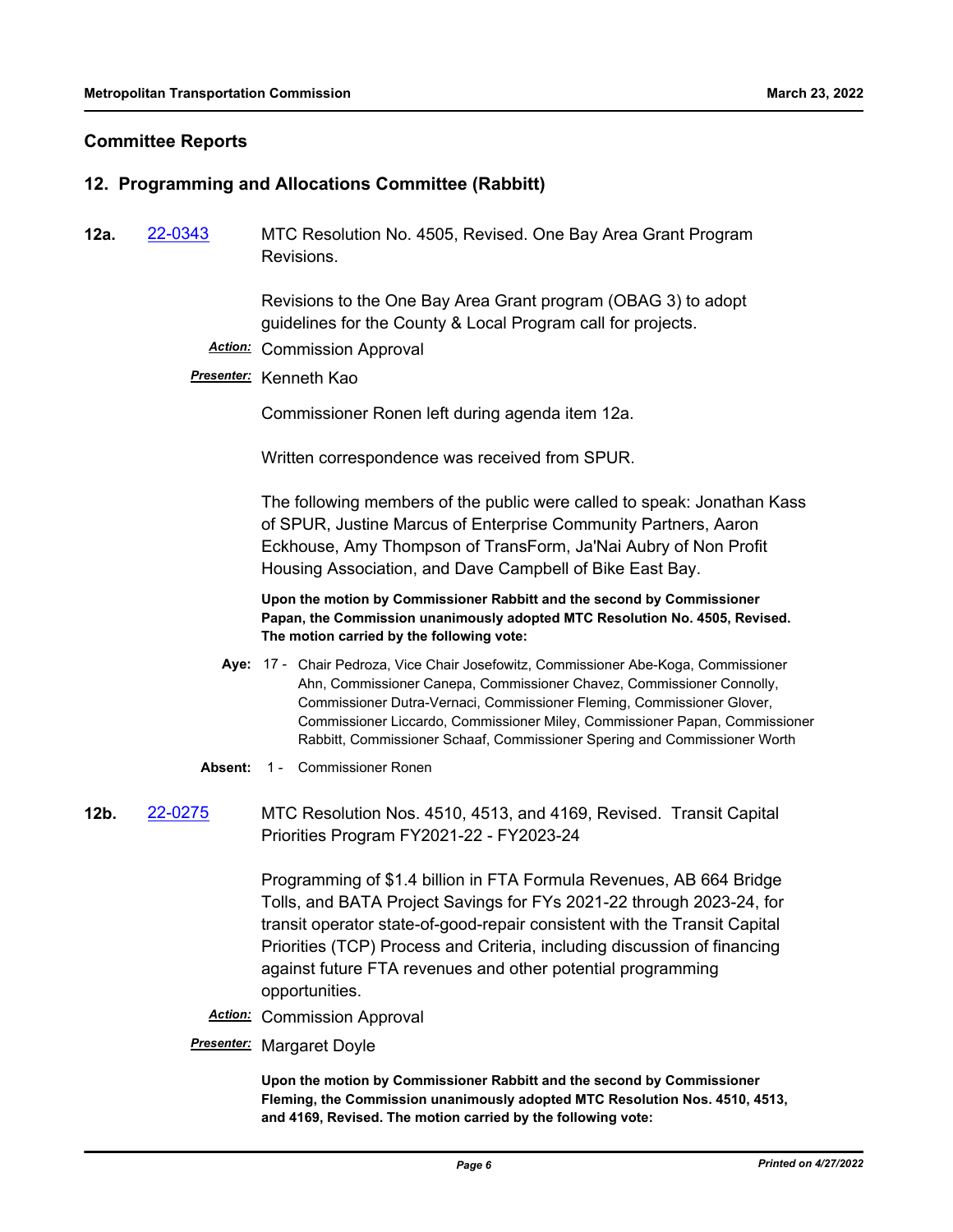Aye: 17 - Chair Pedroza, Vice Chair Josefowitz, Commissioner Abe-Koga, Commissioner Ahn, Commissioner Canepa, Commissioner Chavez, Commissioner Connolly, Commissioner Dutra-Vernaci, Commissioner Fleming, Commissioner Glover, Commissioner Liccardo, Commissioner Miley, Commissioner Papan, Commissioner Rabbitt, Commissioner Schaaf, Commissioner Spering and Commissioner Worth

**Absent:** 1 - Commissioner Ronen

**12c.** [22-0250](http://mtc.legistar.com/gateway.aspx?m=l&id=/matter.aspx?key=23509) MTC Resolution No. 4273, Revised. FY2021-22 Cap and Trade Low Carbon Transit Operations Program (LCTOP).

> A request that the Committee refer MTC Resolution No. 4273, Revised to the Commission for approval adopting the FY2021-22 Cap and Trade Low Carbon Transit Operations Program (LCTOP).

- *Action:* Commission Approval
- *Presenter:* Anne Spevack

**Upon the motion by Commissioner Rabbitt and the second by Commissioner Spering, the Commission unanimously adopted MTC Resolution No. 4273, Revised. The motion carried by the following vote:**

- Aye: 17 Chair Pedroza, Vice Chair Josefowitz, Commissioner Abe-Koga, Commissioner Ahn, Commissioner Canepa, Commissioner Chavez, Commissioner Connolly, Commissioner Dutra-Vernaci, Commissioner Fleming, Commissioner Glover, Commissioner Liccardo, Commissioner Miley, Commissioner Papan, Commissioner Rabbitt, Commissioner Schaaf, Commissioner Spering and Commissioner Worth
- **Absent:** 1 Commissioner Ronen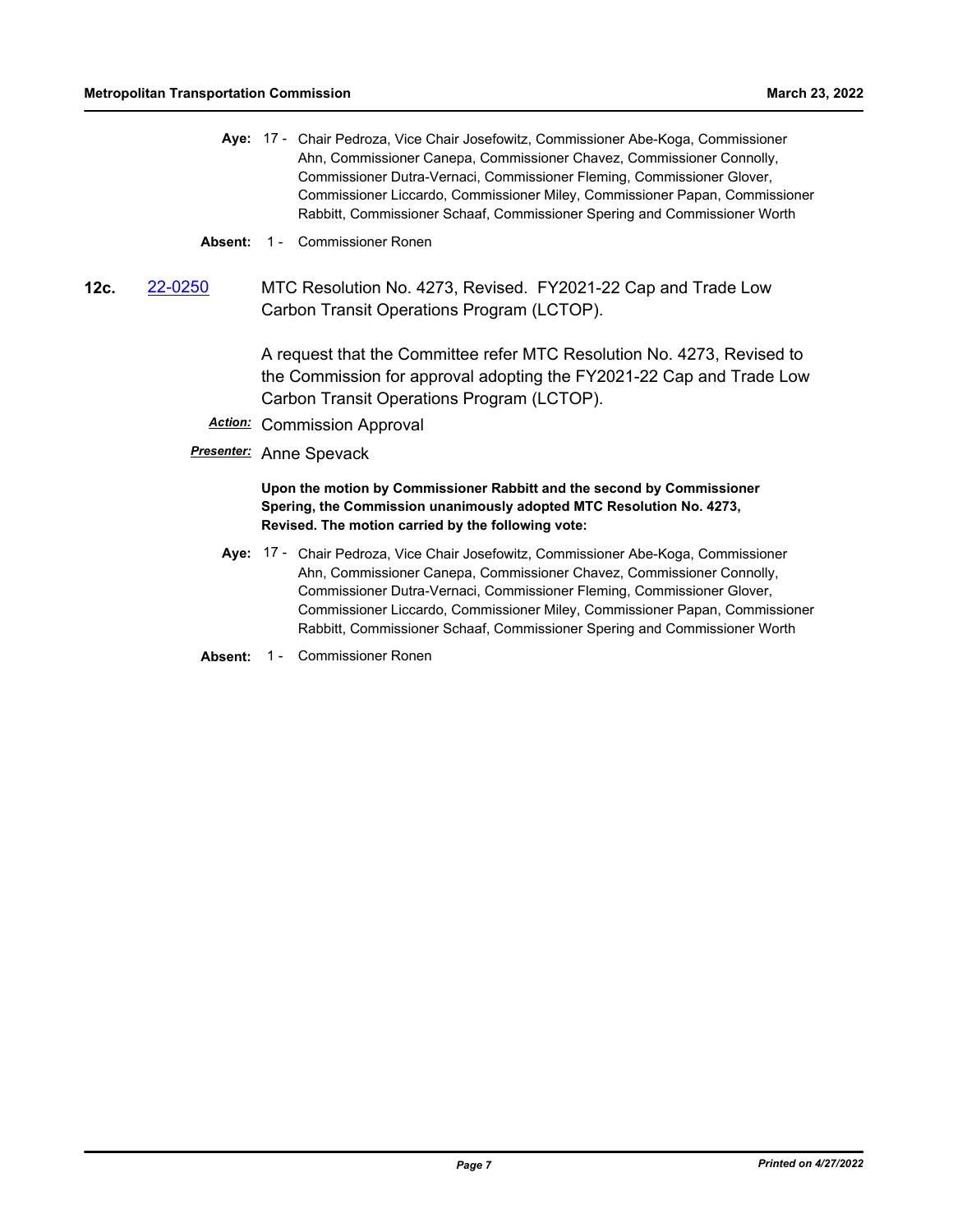# **13. Joint MTC Planning Committee with the ABAG Administrative Committee (Spering)**

**13a.** [22-0385](http://mtc.legistar.com/gateway.aspx?m=l&id=/matter.aspx?key=23644) MTC Resolution No. 4493: MTC's Complete Streets Policy

Adoption of revised Complete Streets (CS) Policy (MTC Resolution No. 4493) and update on the regional Active Transportation (AT) Network.

*Action:* MTC Commission Approval

# *Presenter:* Kara Oberg

Commissioner Chavez was absent during the vote for agenda item 13a.

The following members of the public were called to speak: Adina Levin, Dave Campbell of Bike East Bay, Vinay Pimple of MTC Policy Advisory Council, Howard Wong of AIA, Warren Wells of Marin County Bicycle Coalition, Rich Hedges, and Randi Kinman of MTC Policy Advisory Council.

**Upon the motion by Commissioner Spering and the second by Commissioner Glover, the Commission adopted MTC Resolution No. 4493. The motion carried by the following vote:**

- Aye: 15 Chair Pedroza, Commissioner Abe-Koga, Commissioner Ahn, Commissioner Canepa, Commissioner Connolly, Commissioner Dutra-Vernaci, Commissioner Fleming, Commissioner Glover, Commissioner Liccardo, Commissioner Miley, Commissioner Papan, Commissioner Rabbitt, Commissioner Schaaf, Commissioner Spering and Commissioner Worth
- **Nay:** 1 Vice Chair Josefowitz
- **Absent:** 2 Commissioner Chavez and Commissioner Ronen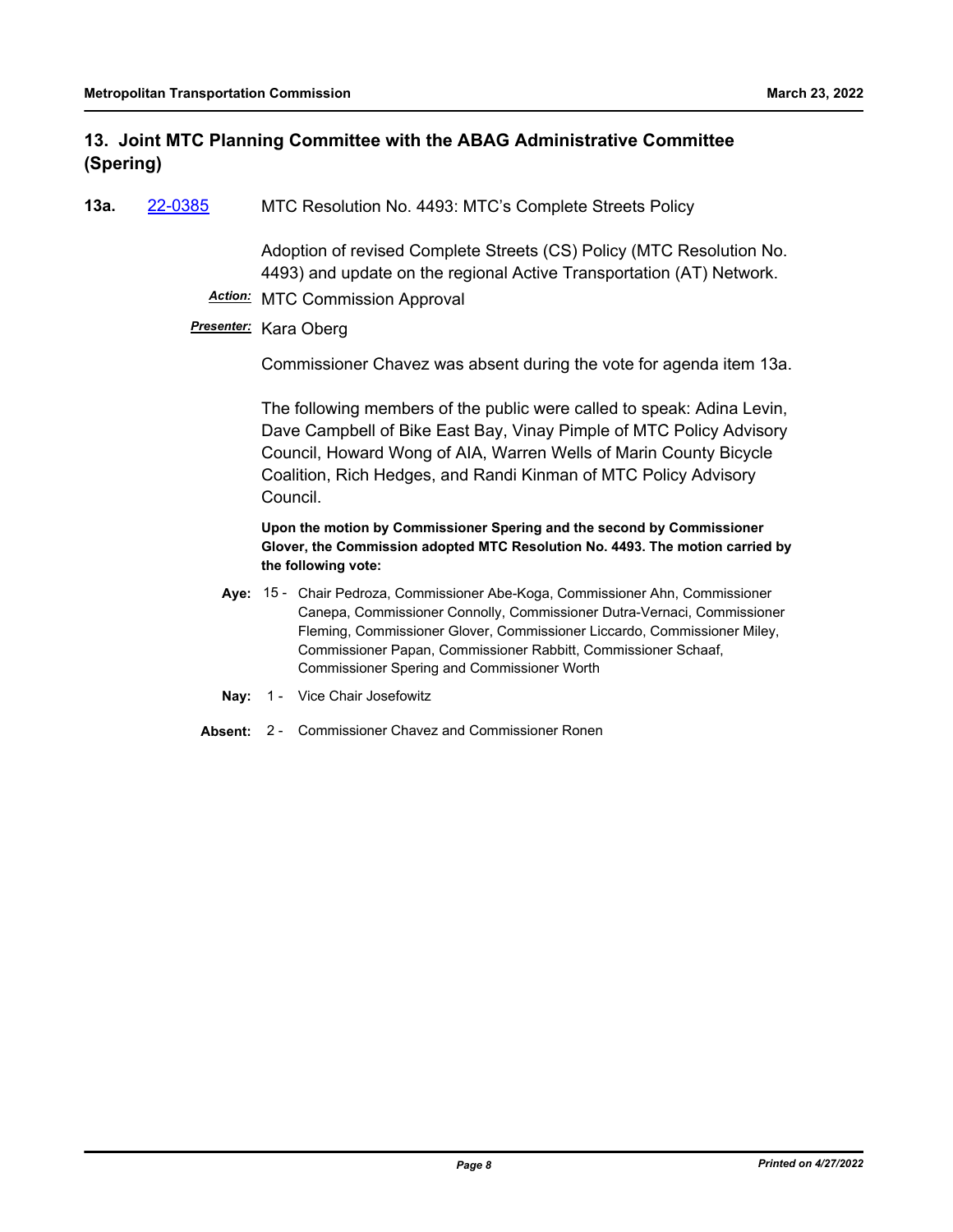# **14. Joint MTC ABAG Legislation Committee (Liccardo, Vice Chair)**

**14a.** [22-0418](http://mtc.legistar.com/gateway.aspx?m=l&id=/matter.aspx?key=23677) Senate Bill 1050 (Dodd): Authorization of Tolling on State Route 37 for Interim and Ultimate Project

> Establishes the State Route (SR) 37 Tolling Authority, to be administered by the Bay Area Infrastructure Financing Authority, to oversee tolls on SR 37 and sets forth the eligible expenditures for those tolls; requires a low-income tolling discount for residents of Marin, Napa, Solano, and Sonoma counties.

- *Action:* Support / MTC Commission Approval
- *Presenter:* Rebecca Long

Commissioner Fleming was absent during the vote for agenda item 14a.

Aleta Dupree was called to speak.

Rich Hedges was called to speak.

**Upon the motion by Commissioner Liccardo and the second by Commissioner Dutra-Vernaci, the Commission unanimously adopted a support position on Senate Bill 1050 (Dodd). The motion carried by the following vote:**

- Aye: 16 Chair Pedroza, Vice Chair Josefowitz, Commissioner Abe-Koga, Commissioner Ahn, Commissioner Canepa, Commissioner Chavez, Commissioner Connolly, Commissioner Dutra-Vernaci, Commissioner Glover, Commissioner Liccardo, Commissioner Miley, Commissioner Papan, Commissioner Rabbitt, Commissioner Schaaf, Commissioner Spering and Commissioner Worth
- **Absent:** 2 Commissioner Fleming and Commissioner Ronen
- **14b.** [22-0417](http://mtc.legistar.com/gateway.aspx?m=l&id=/matter.aspx?key=23676) Senate Bill 917 (Becker): Seamless Transit Transformation Act

Requires MTC to develop a Connected Network Plan and requires transit agencies to meet various requirements related to integrated fares, mapping and wayfinding, and real-time transit information.

*Action:* Support if Amended / MTC Commission Approval

# *Presenter:* Rebecca Long

Commissioner Connolly left during agenda item 14b.

Written public comments were received from Betsy Megas, Dr. Andrea Horbinski, and Shannon Rose McEntee.

**Upon the motion by Commissioner Liccardo and the second by Commissioner Dutra-Vernaci, the Commission unanimously adopted a support if amended position on Senate Bill 917 (Becker). The motion carried by the following vote:**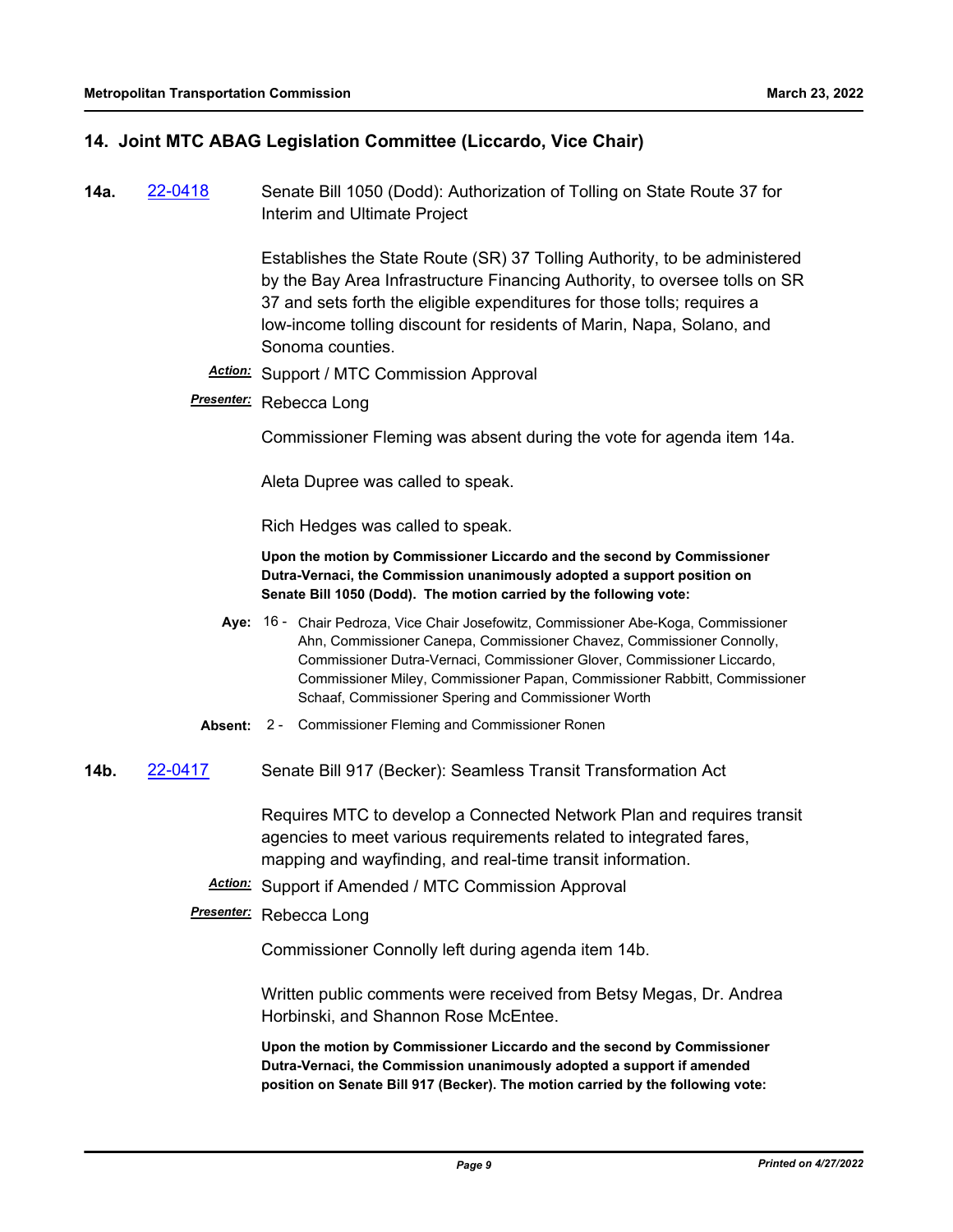|  | Aye: 16 - Chair Pedroza, Vice Chair Josefowitz, Commissioner Abe-Koga, Commissioner |
|--|-------------------------------------------------------------------------------------|
|  | Ahn, Commissioner Canepa, Commissioner Chavez, Commissioner Dutra-Vernaci,          |
|  | Commissioner Fleming, Commissioner Glover, Commissioner Liccardo,                   |
|  | Commissioner Miley, Commissioner Papan, Commissioner Rabbitt, Commissioner          |
|  | Schaaf, Commissioner Spering and Commissioner Worth                                 |

**Absent:** 2 - Commissioner Connolly and Commissioner Ronen

**14c.** [22-0422](http://mtc.legistar.com/gateway.aspx?m=l&id=/matter.aspx?key=23681) Bipartisan Infrastructure Law Regional Grant Strategy

Proposed Bay Area project priorities for select federal grant programs. *Action:* Support / MTC Commission Approval

*Presenter:* Georgia Gann Dohrmann

Written public comments were received from Congresswoman Jackie Speier, Congressman Eric Swalwell, Alameda County Supervisor Nate Miley, SAMCEDA, Innovation Tri-Valley Leadership Group, C/CAG of San Mateo County, City of Mountain View, Tim Sbranti, East Bay Leadership Council, East Bay Economic Development Alliance, Building Industry Association, and San Mateo County Transportation Authority.

The following members of the public were called to speak: David Hudson of ABAG Board, Melissa Hermandy, Adina Levin of Friends of Caltrain, Tim Sbranti of Innovative Tri-Valley Leadership Group, Paul Krupka of City of Redwood City, Charles Lavery of Operating Engineers, Jason Gumataotao of International Brotherhood of Electrical Workers Local 595, Michael Ginter of Operating Engineers Local Union 3, Kristine Zortman of Redwood City Port, Emily Loper of Bay Area Council, David Haubert of Alameda County Board of Supervisors, City of Menlo Park Vice Mayor Jen Wolosin, Michael Baldini of Friends of Caltrain, Don Cecil, Rudy Gonzalez of San Francisco Building and Construction Trade Council, Rich Hedges, Chris Snyder of Operating Engineers Local Union 3, Dave Campbell of Bike East Bay, Kevin Sheridan of Valley Link, and Biaca Liu of City of San Francisco.

**Upon the motion by Commissioner Schaaf and the second by Vice Chair Josefowitz, the Commission unanimously approved support of the Bipartisan Infrastructure Law Regional Grant Strategy with the addition of Valley Link to MTC's regional grant priorities pending confirmation of FTA approval into CIG project development. Staff has made slight wording modifications to the motion for accuracy with the FTA process. The motion carried by the following vote:**

- Aye: 16 Chair Pedroza, Vice Chair Josefowitz, Commissioner Abe-Koga, Commissioner Ahn, Commissioner Canepa, Commissioner Chavez, Commissioner Dutra-Vernaci, Commissioner Fleming, Commissioner Glover, Commissioner Liccardo, Commissioner Miley, Commissioner Papan, Commissioner Rabbitt, Commissioner Schaaf, Commissioner Spering and Commissioner Worth
- **Absent:** 2 Commissioner Connolly and Commissioner Ronen